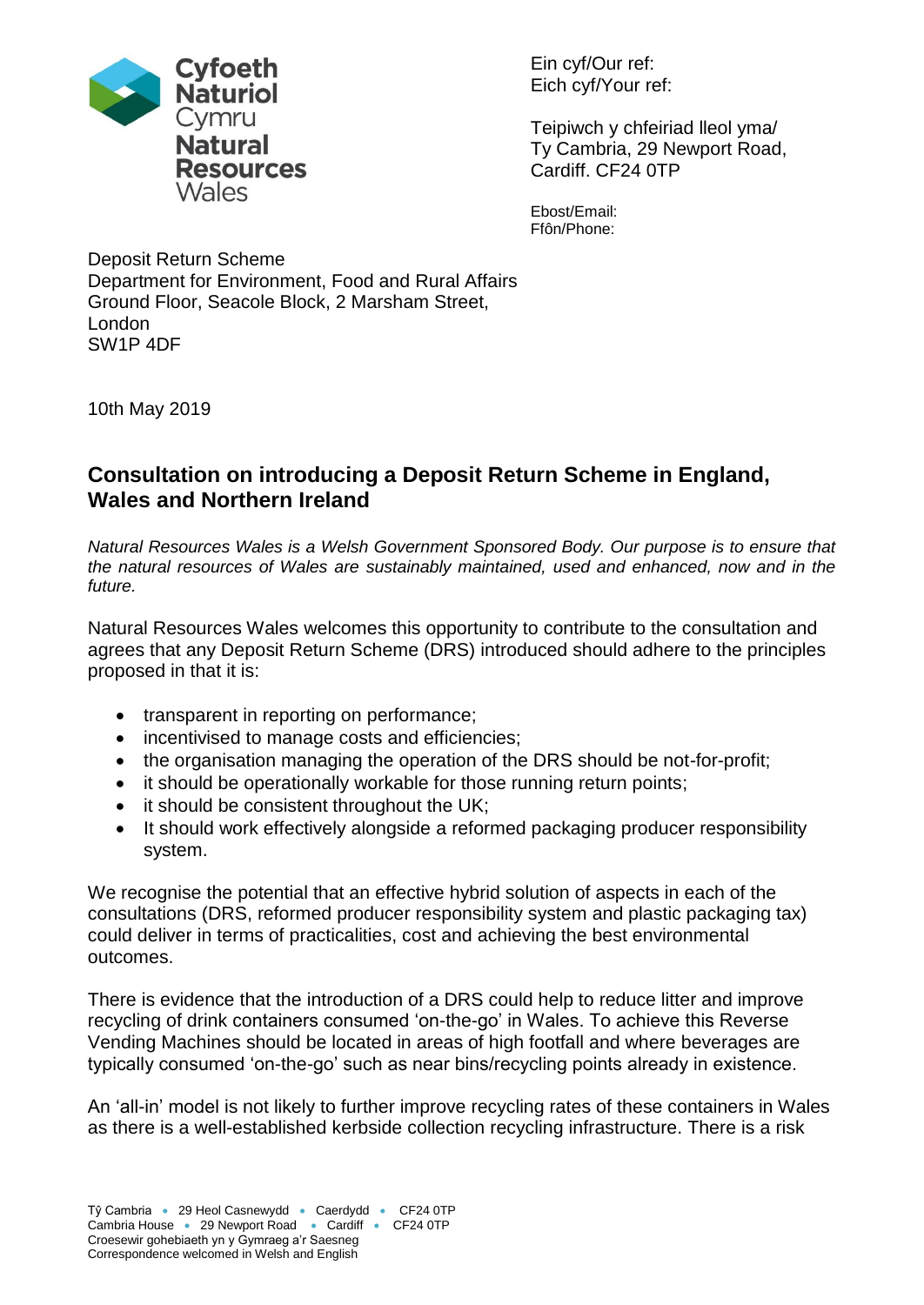that littering may increase in an 'all-in' model where householders place unredeemed deposit containers on their kerbside for local authority collection, which may subsequently be targeted. Impacts to Welsh local authorities in terms of loss of revenue and ability to meet recycling targets in an 'all-in' model requires further detailed consideration and evidence gathering.

There is a risk that excluding certain difficult to recycle packaging such as tetrapak from a DRS may act as an incentive for producers to change their packaging to types that are 'out of scope'. This would potentially have perverse environmental outcomes.

Preventing fraud throughout the UK requires further detailed consideration for the DRS and Producer Responsibility system. For example, DRS collected glass bottles that are excluded from a Producer Responsibility system could be included in a Producer Responsibility evidence system (as crushed/broken glass).

Preventing waste arising is the most sustainable use of our resources and is the most preferred option of the waste hierarchy. A DRS does not encourage reduction in single use packaging items owing to the refund of a deposit, so there is likely to be no reduction in waste arisings. Therefore, the introduction of a DRS in isolation will not achieve the best and most desirable environmental outcome for these types of waste streams.

Any requirement for Natural Resources Wales to monitor/enforce a DRS covering Wales would require detailed consultation with us and funding to cover our full costs for undertaking this additional work.

A more detailed response to some specific aspects of the DRS consultation is provided in Table 1 below.

We are content to be contacted again by Welsh Government in relation to this consultation.

Yours sincerely

Simon Neale Pennaeth Rheoleiddio a Thrwyddedu (dros dro) Acting Head of Regulation and Permitting.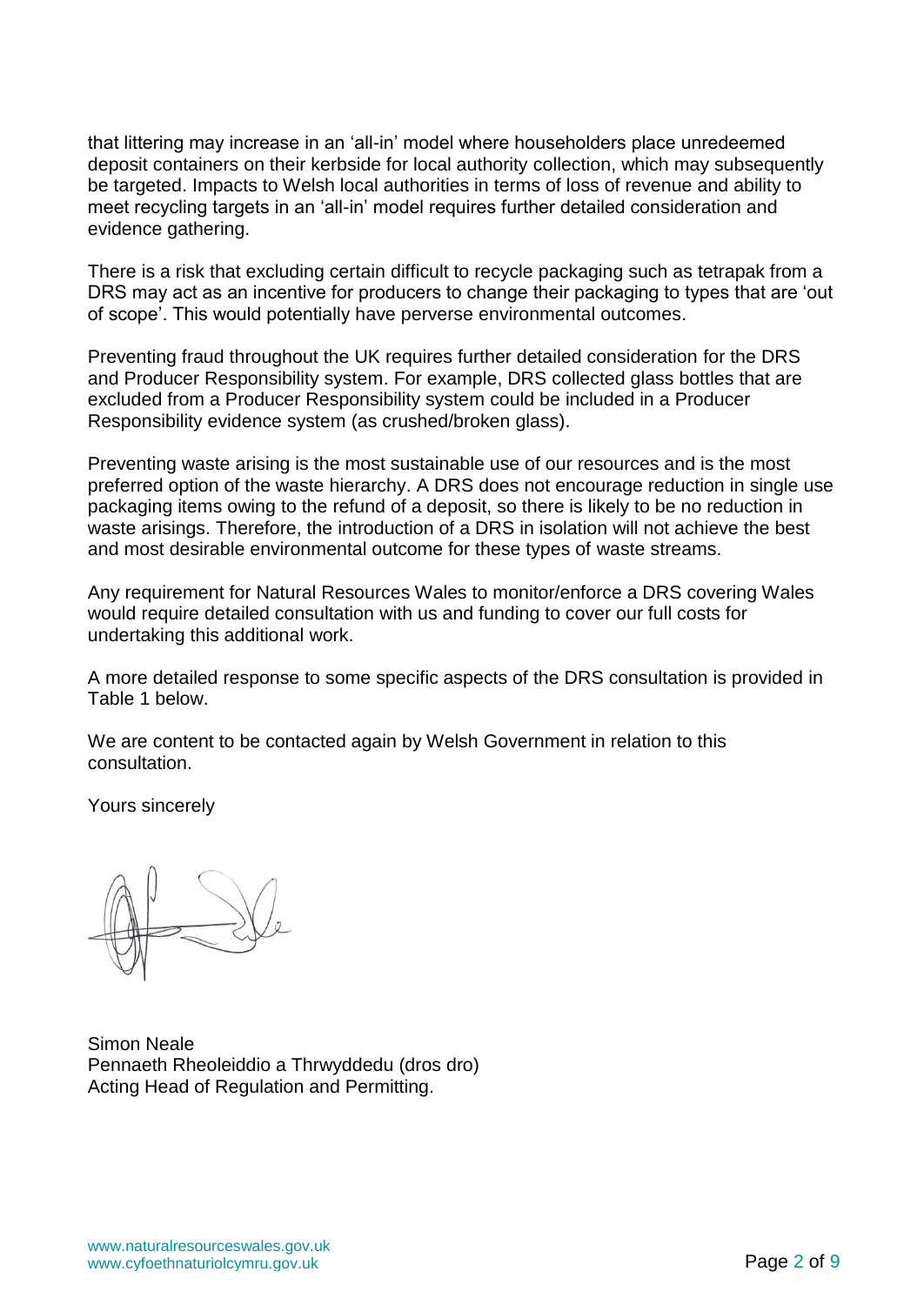

| Reducing litter &<br>litter disamenity | The coastal environment of Wales is a significant natural resource. 77% of the coastline is designated for its<br>environmental importance, and approximately 60% (1.9 million) of the population live on, or near to, the coast<br>(Duigan, CA, Rimington NA, Howe, MA (Eds). 2014. Coastal storms December 2013 & January 2014 - an<br>assessment of environmental change. Natural Resources Wales, Evidence Report No: 33, 122pp, Natural<br>Resources Wales, Bangor).                                                                                                                                                                                                                                                                       |
|----------------------------------------|-------------------------------------------------------------------------------------------------------------------------------------------------------------------------------------------------------------------------------------------------------------------------------------------------------------------------------------------------------------------------------------------------------------------------------------------------------------------------------------------------------------------------------------------------------------------------------------------------------------------------------------------------------------------------------------------------------------------------------------------------|
|                                        | There is evidence that plastic bottles are one of the biggest contributors to marine<br>(https://www.mcsuk.org/media/gbbc-2018-report.pdf.) and freshwater (https://ciwm-journal.co.uk/biggest-<br>contributors-to-freshwater-plastic-pollution-revealed/) litter on a UK level.                                                                                                                                                                                                                                                                                                                                                                                                                                                                |
|                                        | Research by the EC's Joint Research Centre has identified plastic drinks bottles as one of the ten most commonly<br>found single use plastic items on European beaches.<br>There are some reports to support this:<br>Identifying Sources of Marine Litter (http://ec.europa.eu/environment/marine/good-environmental-<br>status/descriptor-10/pdf/MSFD identifying sources of marine litter.pdf)<br>Top Marine Beach Litter Items in Europe (summary)<br>(https://mcc.jrc.ec.europa.eu/documents/Marine_Litter/MarineLitterTOPitems_final_24.1.2017.pdf)<br>Top Marine Beach Litter Items in Europe<br>(http://publications.jrc.ec.europa.eu/repository/bitstream/JRC108181/technical_report_top_marine_litter_item<br>s_eur_29249_en_pdf.pdf) |
|                                        | A recent study in the composition of local authority litter in Wales reported that paper/card and food waste were<br>among the biggest contributors of litter that was hand-picked from land<br>(http://www.wrapcymru.org.uk/sites/files/wrap/Litter%20composition%20FINAL%20technical%20report%20WRAP%<br>20Cymru%2020180607.pdf). The Keep Wales Tidy report referred to in the consultation<br>(https://www.keepwalestidy.cymru/surveys) also provides evidence that smoking related and confectionery litter are<br>the most common types of littering on Wales' streets.                                                                                                                                                                   |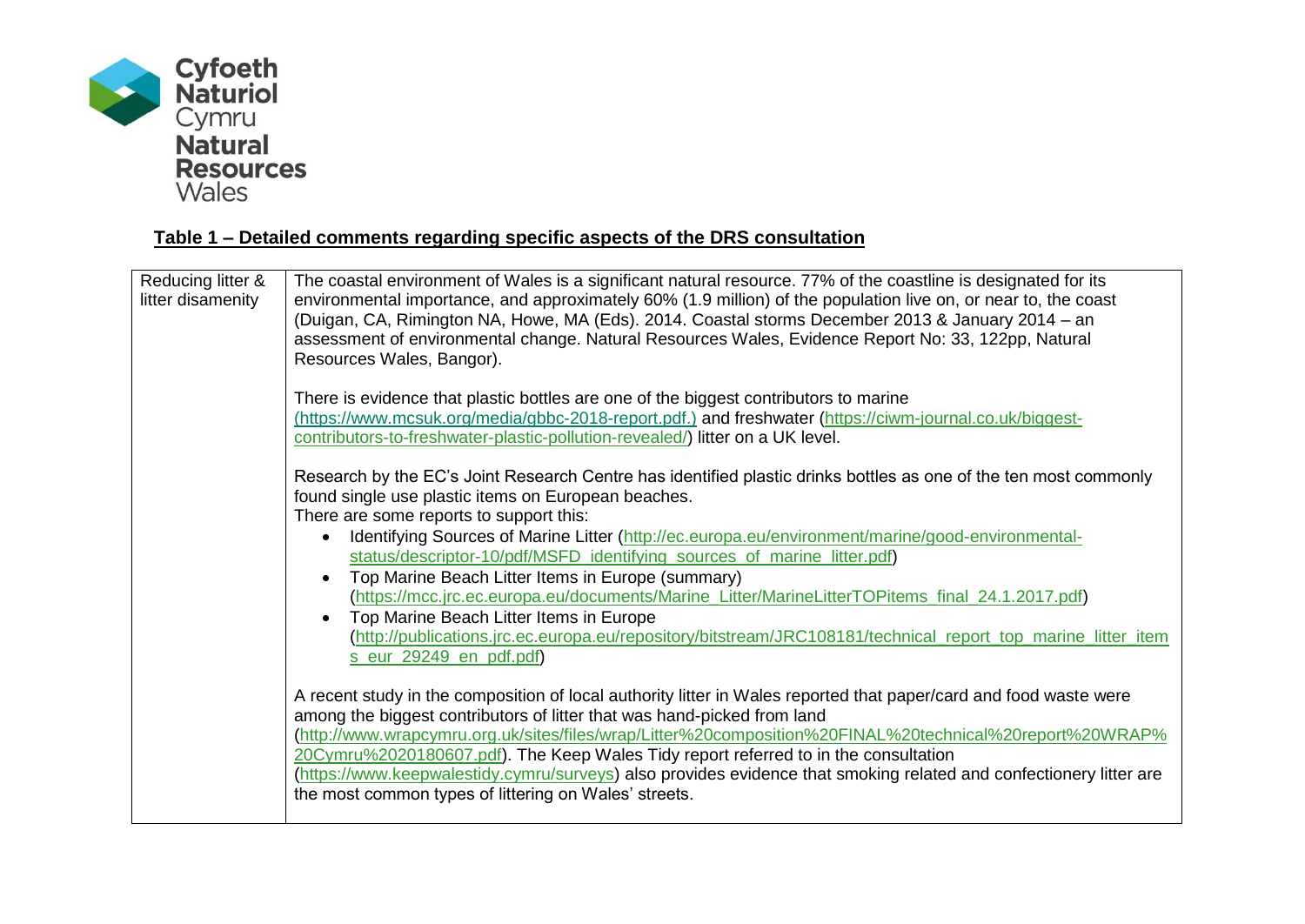|                                                                                                                | The above evidence suggests that the introduction of a DRS could help to reduce litter and litter disamenity through<br>inclusion of metal cans, plastic and glass bottles. This would reduce overall instances of litter to a varying extent in<br>the marine/fresh water environments and on land.                                                                                                                                                                                                                                                                                                                                                                                                                                                                                                                                                                                                                                                                                                                                                                                            |
|----------------------------------------------------------------------------------------------------------------|-------------------------------------------------------------------------------------------------------------------------------------------------------------------------------------------------------------------------------------------------------------------------------------------------------------------------------------------------------------------------------------------------------------------------------------------------------------------------------------------------------------------------------------------------------------------------------------------------------------------------------------------------------------------------------------------------------------------------------------------------------------------------------------------------------------------------------------------------------------------------------------------------------------------------------------------------------------------------------------------------------------------------------------------------------------------------------------------------|
|                                                                                                                | It is difficult to estimate the extent that litter would be reduced as a consequence of introducing a DRS. The value of<br>a deposit may not necessarily encourage the desired behaviour by itself. It may be that some 'in-scope' items are<br>still littered but the DRS encourages the litter to be picked up by people seeking to collect unredeemed deposits i.e.<br>an informal waste industry develops.                                                                                                                                                                                                                                                                                                                                                                                                                                                                                                                                                                                                                                                                                  |
|                                                                                                                | It is likely that an 'all in' model would be no more effective than an 'on-the-go' model in reducing littering since<br>beverage containers consumed at households are just as likely to have been responsibly discarded via dedicated<br>kerbside waste collection services. In Wales, the majority of households have a weekly/fortnightly unrestricted (in<br>terms of quantity) collection of recyclable materials. Therefore, it is currently more convenient to use this service for<br>beverage containers consumed at home rather than to litter the material away from home. This also means that<br>there is considerable uncertainty on the proportion of householders that may not redeem their deposits owing to the<br>convenience of continuing to use established local authority infrastructure. There could be incidents of perverse<br>outcomes in introducing an 'all-in' model, such as householders recycling receptacles being searched or bags ripped<br>open for unredeemed deposits. In instances where bags are ripped, littering of other materials could increase. |
| More recycling of<br>drinks containers<br>in scope of a<br>DRS, especially<br>those disposed of<br>'on-the-go' | A DRS is likely to increase quantities of drink containers recycled for those consumed 'on-the-go' because there is<br>evidence that the composition of waste placed in recycling street bins is very contaminated and is similar to that of<br>residual street bins<br>(http://www.wrapcymru.org.uk/sites/files/wrap/Litter%20composition%20FINAL%20technical%20report%20WRAP%<br>20Cymru%2020180607.pdf).                                                                                                                                                                                                                                                                                                                                                                                                                                                                                                                                                                                                                                                                                     |
|                                                                                                                | This indicates that current recycling 'on-the-go' infrastructure is not being utilised correctly and opportunities for<br>recycling are being missed. A well-designed DRS should lead to an increase in the recycling of 'on-the-go' drink<br>containers through improving segregation from other waste streams at source and less drink containers being<br>littered.                                                                                                                                                                                                                                                                                                                                                                                                                                                                                                                                                                                                                                                                                                                          |
|                                                                                                                | Increasing quantities of drink containers recycled in a DRS 'all-in' model is less certain in Wales. This is because<br>current local authority kerbside collection infrastructure already encourages high levels of beverage container<br>recycling through restrictions in frequency of residual waste collections and more frequent separate recycling<br>collections. The consultation refers to examples of where DRS works successfully abroad. However, this may not be<br>a like-for-like comparison with Wales since these schemes may have been introduced abroad before or as an<br>alternative to a separate kerbside recycling collection.                                                                                                                                                                                                                                                                                                                                                                                                                                         |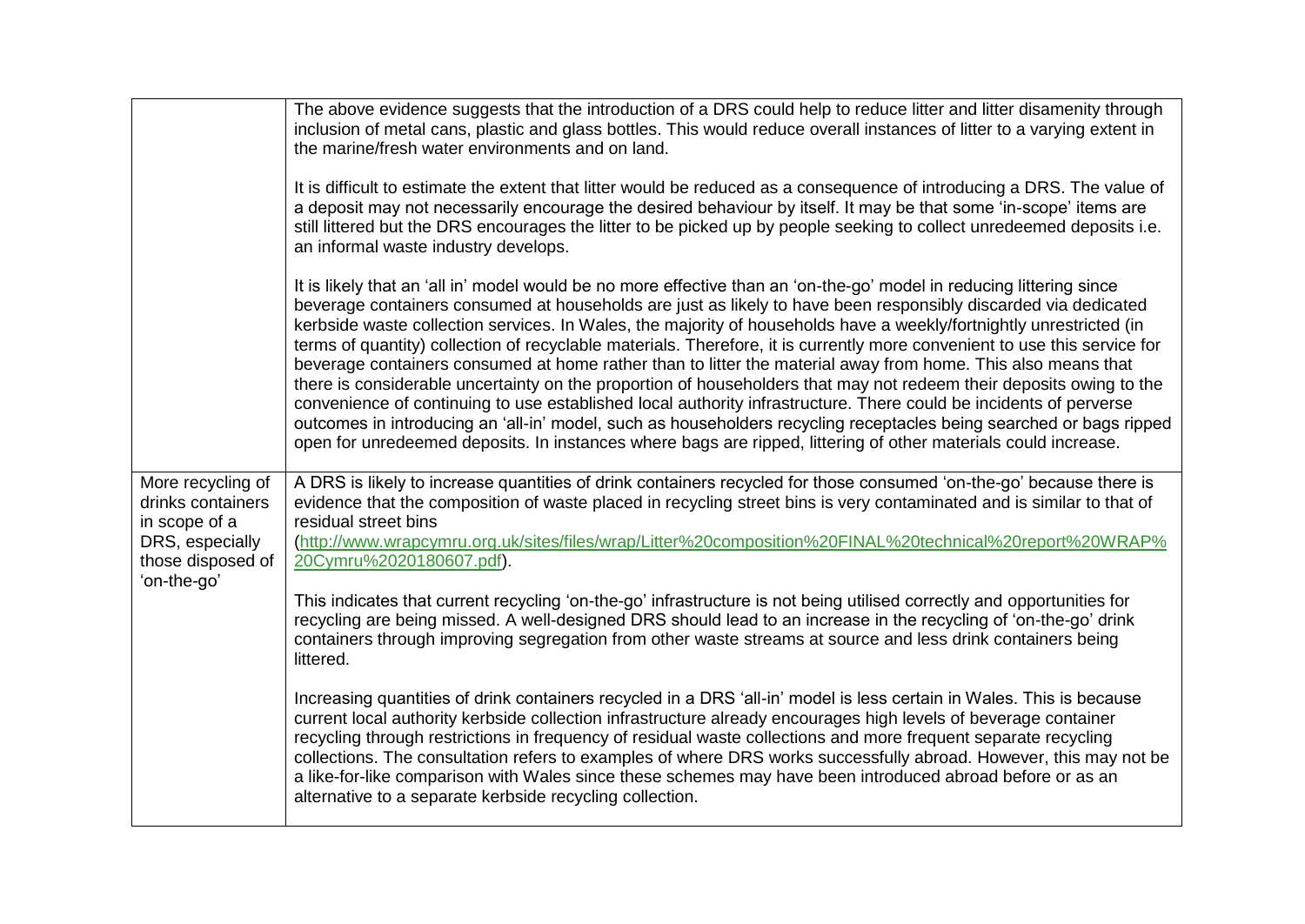|                                                                                                                                                                                                   | There appears to be a gap in data and evidence available on the expected participation rates of a DRS scheme, so<br>it is difficult to provide a view on the extent that recycling rates may increase, especially since Wales is already a<br>high recycling nation.                                                                                                                                                                                                                                                                                                                                                                                                                      |
|---------------------------------------------------------------------------------------------------------------------------------------------------------------------------------------------------|-------------------------------------------------------------------------------------------------------------------------------------------------------------------------------------------------------------------------------------------------------------------------------------------------------------------------------------------------------------------------------------------------------------------------------------------------------------------------------------------------------------------------------------------------------------------------------------------------------------------------------------------------------------------------------------------|
|                                                                                                                                                                                                   | Preventing waste arising is the most sustainable use of our resources and is the most preferred option of the waste<br>hierarchy. A DRS does not encourage reduction in single use packaging items owing to the refund of a deposit, so<br>there is likely to be no reduction in waste arisings. Therefore, the introduction of a DRS will not achieve the best and<br>most desirable environmental outcome for these waste streams.                                                                                                                                                                                                                                                      |
| <b>Higher quality</b><br>recycling and<br>greater domestic<br>reprocessing<br>capacity through                                                                                                    | A well-designed DRS with high participation rates will improve the quality of recycling beverage containers 'on-the-<br>go' through improvements in the segregation of these materials at source and reduction in contamination levels.<br>However, it is essential that the glass, metal and plastic streams are not mixed at the collection or transportation<br>stages to achieve high quality recycling.                                                                                                                                                                                                                                                                              |
| providing a stable<br>and high quality<br>supply of<br>recyclable waste<br>materials                                                                                                              | Improving the quality of material is likely to support the retention of material within the Welsh and UK economies,<br>resulting in economic and social benefits. There is a lack of evidence on the extent that a DRS 'all-in' scheme could<br>improve the quality of beverage containers that are already collected from households via separate kerbside<br>collections in Wales.                                                                                                                                                                                                                                                                                                      |
| If a DRS were to<br>be introduced,<br>should provisions<br>be made so that<br>glass bottles can<br>be re-used for<br>refills, rather than<br>crushed and re-<br>melted into new<br>glass bottles? | The consultation refers to making provisions that glass bottles can be prepared for re-used for refills, rather than<br>crushed and re-melted into new glass bottles through development of additional treatment facilities. This would be a<br>preferable management of this waste stream in accordance with the waste hierarchy with benefits to the<br>environment from a life cycle perspective. However, since the majority of glass bottles contain alcohol, these are<br>more likely to be consumed in pubs or households so there is already infrastructure in place to collect this material<br>and could be explored further, regardless of whether a DRS is introduced or not. |
| Drinks in-scope of<br>a DRS                                                                                                                                                                       | Any scheme implemented must be easy to understand and communicate. Excluding multiple drink types from an 'all-<br>in' model could be confusing and difficult to communicate to householders in terms of explaining what to take back<br>for a deposit and what to place in kerbside receptacles.                                                                                                                                                                                                                                                                                                                                                                                         |
|                                                                                                                                                                                                   | Excluding milk would support an 'on-the-go' model since this is usually consumed at home or where there should be<br>a separate recycling collection infrastructure already in place.                                                                                                                                                                                                                                                                                                                                                                                                                                                                                                     |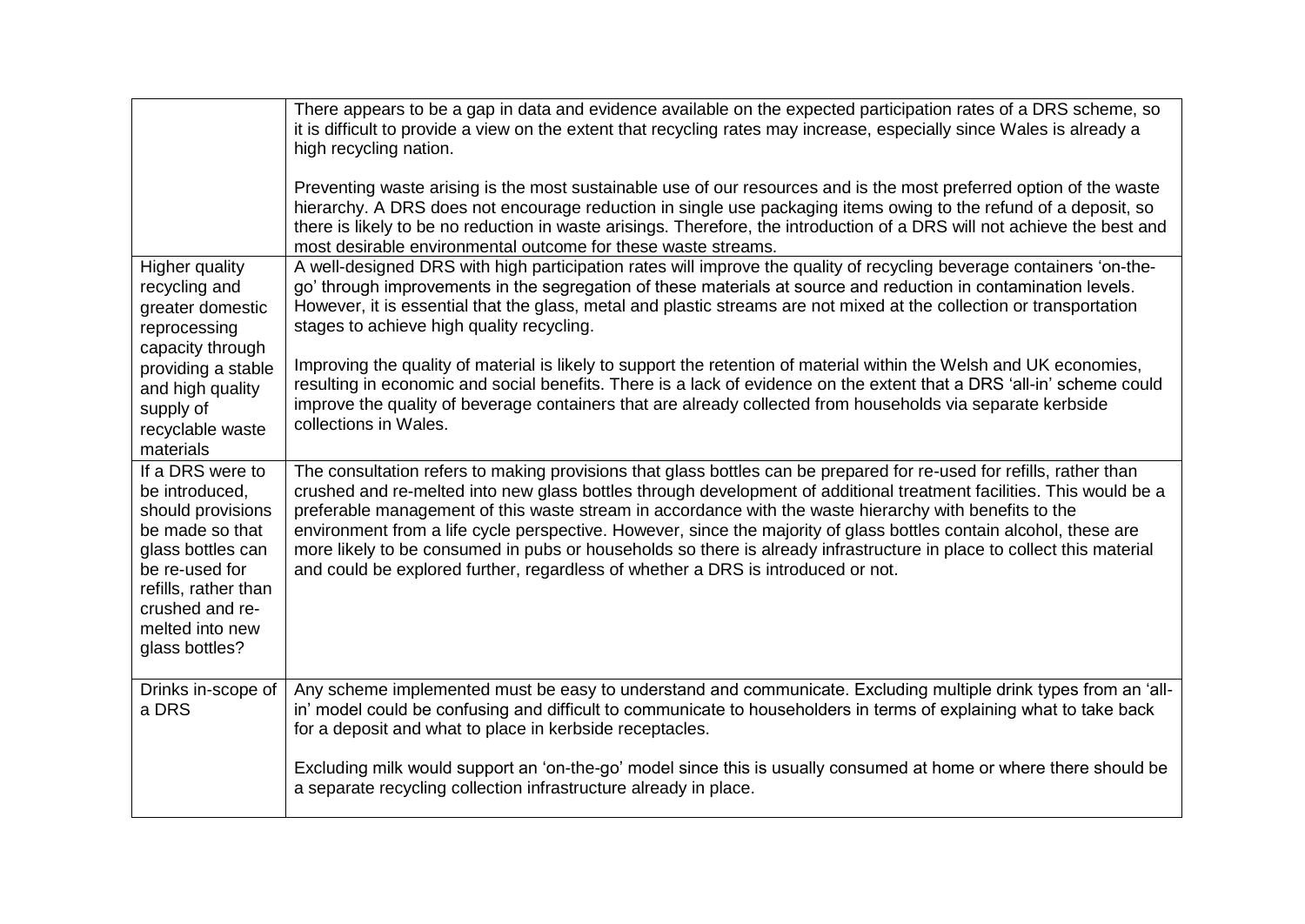| Disposable single<br>use cups (e.g.                                                         | Disposable single use cups are often difficult to recycle and a good example of behaviours that require changing in<br>order for us to move away from being a throw-away society.                                                                                                                                                                                                                                                                                                                                                                                                                                                                                                                                    |
|---------------------------------------------------------------------------------------------|----------------------------------------------------------------------------------------------------------------------------------------------------------------------------------------------------------------------------------------------------------------------------------------------------------------------------------------------------------------------------------------------------------------------------------------------------------------------------------------------------------------------------------------------------------------------------------------------------------------------------------------------------------------------------------------------------------------------|
| coffee & fast food                                                                          |                                                                                                                                                                                                                                                                                                                                                                                                                                                                                                                                                                                                                                                                                                                      |
| cups)                                                                                       | Preventing waste arising is the most sustainable use of our resources and is the most preferred option of the waste<br>hierarchy. A DRS does not encourage reduction in single use packaging items owing to the refund of a deposit, so<br>there is likely to be no reduction in waste arisings. Therefore, the introduction of a DRS will not achieve the best and<br>most desirable environmental outcome for these types of waste streams.                                                                                                                                                                                                                                                                        |
|                                                                                             | In terms of single use cups, options should be explored to discourage their use. This requires detailed consideration<br>of mechanisms required to change public behaviour. There is evidence that implementing a mandatory 'penalty'<br>charge for the purchase of single use cups could be more effective than the current approach of businesses<br>inconsistently applying discounts for purchases made with re-useable containers. This is evidenced in the taxing of<br>single use carrier bags in Wales: https://gov.wales/written-statement-update-single-use-carrier-bags-charge-wales<br>This reduction in arisings would not have been achieved if a DRS model had been used for single use plastic bags. |
|                                                                                             | Simple changes to the pricing of single use cups could also have a big impact in changing behaviour and reducing<br>their environmental impact as evidenced here: https://www.bbc.co.uk/news/av/stories-44575909/plastic-coffee-cup-<br>waste-is-being-cut-by-a-simple-change                                                                                                                                                                                                                                                                                                                                                                                                                                        |
|                                                                                             | In conjunction with exploring options for reduction of disposable single use cups, options should be explored for<br>ensuring only recyclable packaging is placed on the UK market. These options are best explored through extending<br>Producer Responsibility requirements (separate consultation) and taxing specific packaging in order to drive<br>innovation. It is essential that the waste industry is included in determining what packaging is currently recyclable<br>and future UK recycling infrastructure requirements.                                                                                                                                                                               |
|                                                                                             | There is a risk that excluding certain packaging such as tetrapak from a DRS may act as an incentive for producers<br>to change their packaging to types that are 'out of scope'. This would potentially have perverse environmental<br>outcomes whereby more products could be produced in packaging that is difficult to recycle.                                                                                                                                                                                                                                                                                                                                                                                  |
| <b>Reverse Vending</b><br>Machines (RVM)<br>and manual over<br>the counter return<br>points | RVMs should be located in areas of high footfall and where beverages are typically consumed on-the-go such as<br>near bins/recycling points already in existence. Locating these at public sector facilities such as community centres,<br>libraries, parks, post offices and publically accessible offices should also be considered. These will be of added<br>significance for rural areas.                                                                                                                                                                                                                                                                                                                       |
|                                                                                             | Requiring small businesses to provide an over the counter return point is likely to have a significant impact that<br>requires careful consideration. For example, where there are storage restrictions, an over the counter service could<br>compromise the ability of the small business to separate and recycle its own waste that is produced on site. As well<br>as potentially perverse environmental outcomes, an over the counter return point will have significant resource (i.e.                                                                                                                                                                                                                          |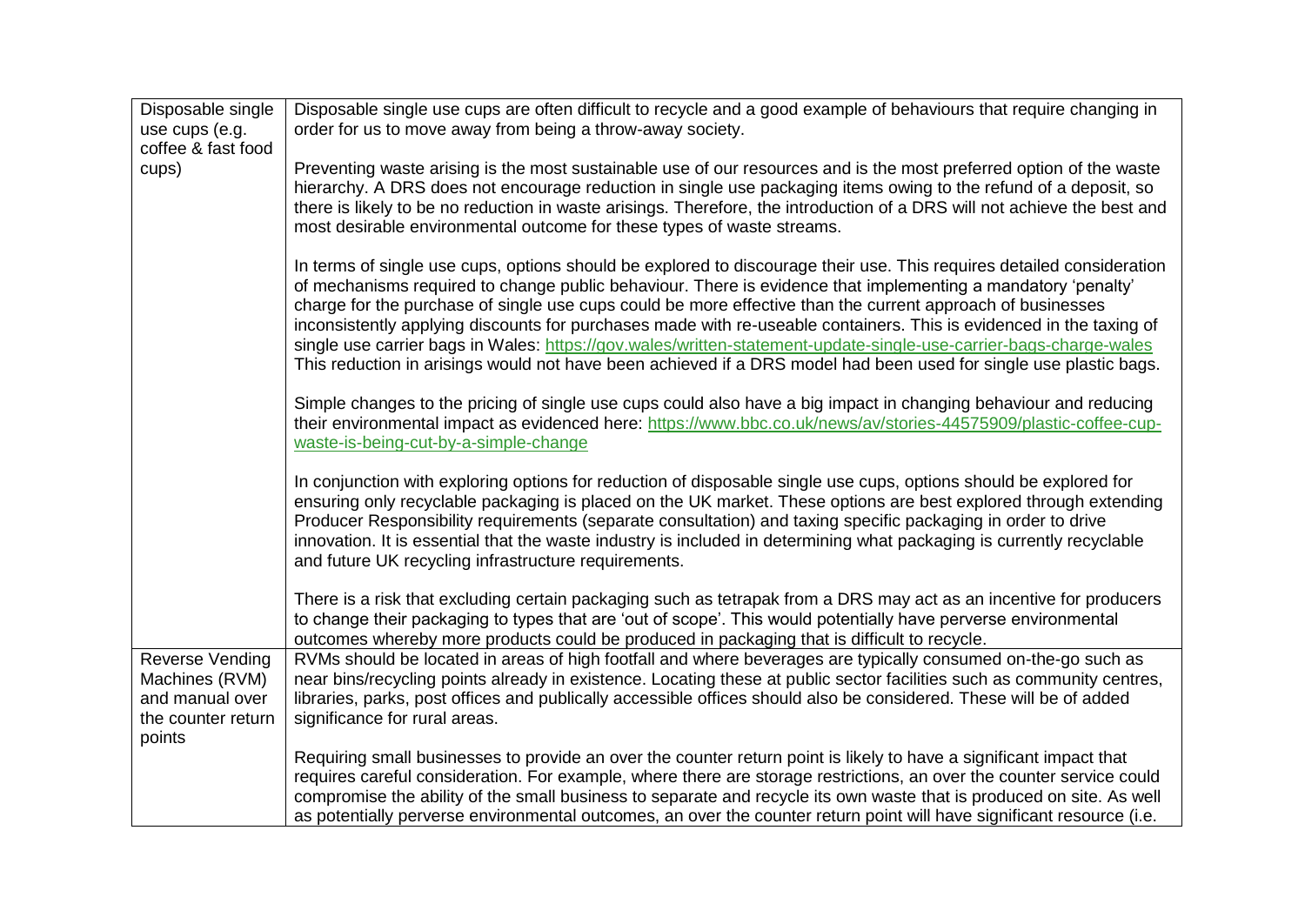| An 'all-in' model would have the biggest impact on the above. There is a lack of evidence in the consultation as to<br>how many return counter points and RVM's would potentially be required to adequately cope with the diversion of all<br>'in-scope' materials that are currently collected from the 1.3 million collection points (households) in Wales.<br>An 'all-in' model has the greatest potential to increase transportation emissions where a person may make multiple<br>dedicated trips to redeem deposits from waste produced at households to a DRS. An 'all-in' model may<br>disadvantage the elderly and other members of society whom will have difficulties in transporting empty containers<br>produced at home to redeem a deposit, especially those that utilise local authority assisted collections at present.<br>Should there be a<br>This requires careful consideration. A de minimis may benefit small producers in terms of implementing a scheme. |  |
|------------------------------------------------------------------------------------------------------------------------------------------------------------------------------------------------------------------------------------------------------------------------------------------------------------------------------------------------------------------------------------------------------------------------------------------------------------------------------------------------------------------------------------------------------------------------------------------------------------------------------------------------------------------------------------------------------------------------------------------------------------------------------------------------------------------------------------------------------------------------------------------------------------------------------------------------------------------------------------|--|
|                                                                                                                                                                                                                                                                                                                                                                                                                                                                                                                                                                                                                                                                                                                                                                                                                                                                                                                                                                                    |  |
|                                                                                                                                                                                                                                                                                                                                                                                                                                                                                                                                                                                                                                                                                                                                                                                                                                                                                                                                                                                    |  |
| However, a de minimis value may be exploited and would not be in keeping with the overall goals if certain<br>de minimis which<br>producers were not required to join the scheme. For example, there could be a higher proportion of littering from<br>must be crossed<br>products out of scope of a DRS.<br>for producers and<br>importers of<br>drinks in-scope of<br>a DRS to be<br>obligated to join<br>the scheme?                                                                                                                                                                                                                                                                                                                                                                                                                                                                                                                                                            |  |
| Should certain<br>For businesses such as pubs, hotels and restaurants, drinks are likely to be consumed on site and thus not taken<br>away. The focus for these businesses should be for them to ensure that recycling is maximised for all types of waste<br>businesses which<br>sell drinks in in-<br>produced on site, not just beverage containers.<br>scope drinks                                                                                                                                                                                                                                                                                                                                                                                                                                                                                                                                                                                                            |  |
| If these businesses were to sell drinks in-scope but did not host return points, it would encourage people to take<br>containers host<br>empty waste bottles away from the premises i.e. glass bottles from pubs. Therefore, it would be a sensible approach<br>return points, e.g.<br>for businesses that sell drinks for consumption on site to be out of scope of an 'on-the-go' model, perhaps only being<br>pubs, hotels,<br>able to purchase 'out-of-scope' containers for selling on their premises. If this was not feasible to implement, then<br>cafes?<br>these businesses would have to host return points to avoid an unpractical scenario of people taking empty<br>containers away with them to redeem the deposit.                                                                                                                                                                                                                                                 |  |
| Manual over the counter return points would be susceptible to potential fraud from double counting deposits.<br>Are there any<br>points in the<br>A barcode is also susceptible to fraud with automated take back if the material is not weighed e.g. by cutting the<br>system which you                                                                                                                                                                                                                                                                                                                                                                                                                                                                                                                                                                                                                                                                                           |  |
| bottle barcode horizontally into many strips and scanning the separate pieces.<br>think would be<br>particularly<br>susceptible to<br>A system that adopts a special printing technique or can identify individual bottles is likely to be less susceptible to<br>fraud?<br>fraud.                                                                                                                                                                                                                                                                                                                                                                                                                                                                                                                                                                                                                                                                                                 |  |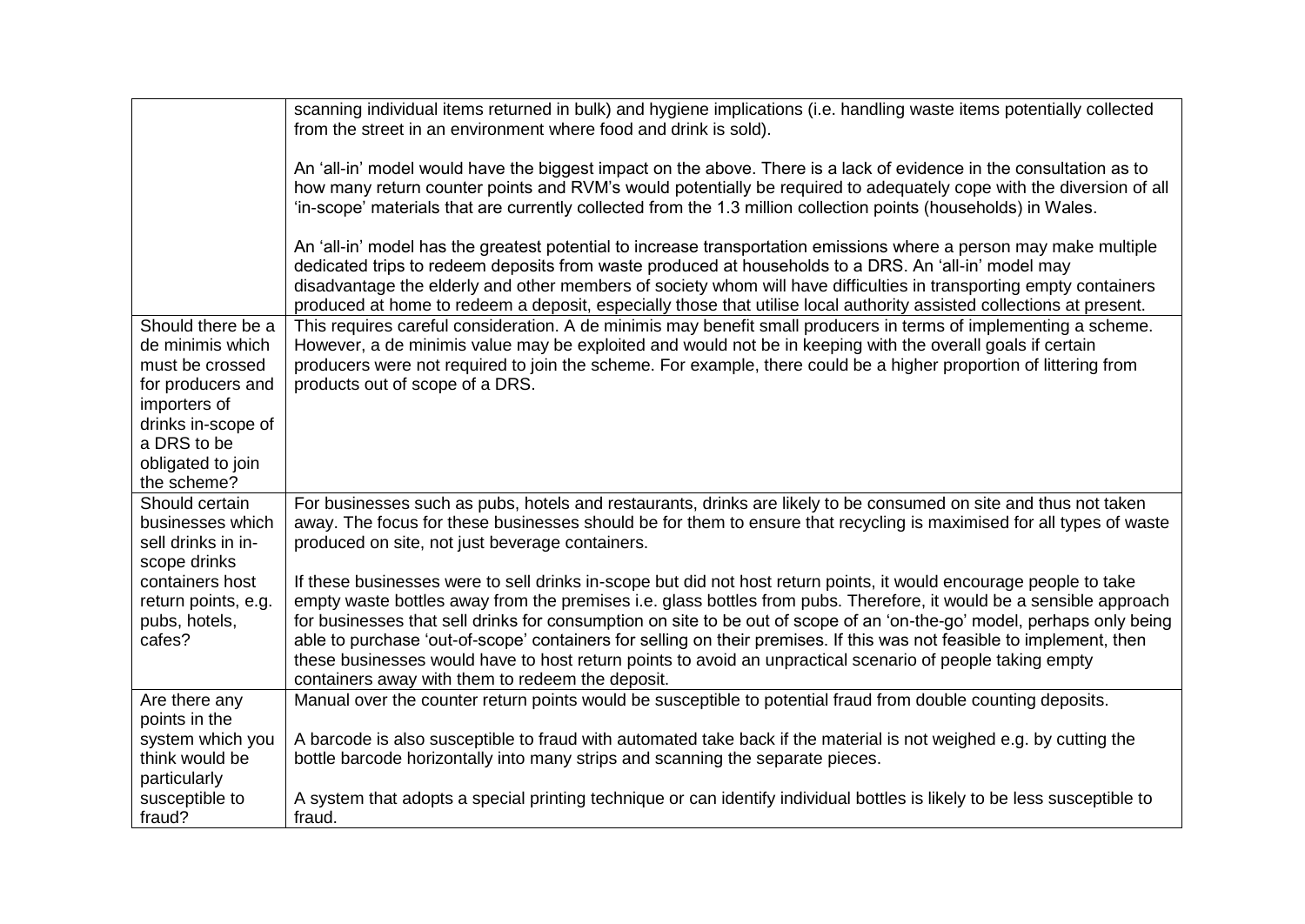|                                                                                                                                           | Containers that have not been placed on the market, e.g. process waste, out of date stock etc, being entered into<br>the DRS system                                                                                                                                                                                                                                                                                                                                                                                                                                                                                                                                                                                                                                                                                                              |
|-------------------------------------------------------------------------------------------------------------------------------------------|--------------------------------------------------------------------------------------------------------------------------------------------------------------------------------------------------------------------------------------------------------------------------------------------------------------------------------------------------------------------------------------------------------------------------------------------------------------------------------------------------------------------------------------------------------------------------------------------------------------------------------------------------------------------------------------------------------------------------------------------------------------------------------------------------------------------------------------------------|
|                                                                                                                                           | There is potential for double counting with an extended producer responsibility system, for example glass bottles<br>from a DRS system that are exempt/excluded from a producer responsibility system being fed in (as crushed/broken<br>glass) to a producer responsibility evidence system.                                                                                                                                                                                                                                                                                                                                                                                                                                                                                                                                                    |
|                                                                                                                                           | If different systems were introduced throughout the UK, then the risk of fraud would increase.                                                                                                                                                                                                                                                                                                                                                                                                                                                                                                                                                                                                                                                                                                                                                   |
| Do you agree<br>with our definition<br>of 'on-the-go' as                                                                                  | People may not purchase multipacks of cans & bottles to consume these just at home. It often saves money to buy<br>these containers in bulk. These are just as likely to be consumed on the go as bottles/cans purchased singularly.                                                                                                                                                                                                                                                                                                                                                                                                                                                                                                                                                                                                             |
| excluding<br>multipack<br>containers?                                                                                                     | Excluding these could lead to a perverse outcome where people are inadvertently encouraged to buy more<br>multipacks to consume 'on-the-go' since there would be a further reduced up front cost if there was no deposit per<br>container applied at the point of purchase. There would be no incentive for these to subsequently be recycled/not<br>littered when consumed 'on-the-go' if these were out of scope.                                                                                                                                                                                                                                                                                                                                                                                                                              |
| Do you agree or<br>disagree with our<br>assessment of<br>other waste<br>legislation that<br>may need to be<br>reviewed and<br>amended?    | It is likely that most large organisations, retailers, suppliers etc are already upper tier waste carriers. They would<br>need one registration to cover any activities in GB countries (Wales, Scotland, England) and a separate one for<br>Northern Ireland. Alternatively, the carriers' legislation could be amended to allow transport of DRS material as a<br>lower tier carrier which is free to register and lasts indefinitely. Waste Transfer Notes would still be required to<br>account for any movements. However, this could potentially be electronic in future as part of an electronic Waste<br>Tracking System, which could also identify DRS material for reporting or fraud prevention purposes.                                                                                                                             |
| Are there<br>particular local<br>authority<br>considerations<br>that should be<br>taken into<br>account when<br>considering<br>whether to | The consultation advises that initial analysis has estimated that the introduction of a DRS will reduce Welsh local<br>authority recycling rates by 1%. NRW analysis of Welsh local authority reported data indicates that up to 113<br>thousand tonnes of metal cans, glass and mixed plastic bottles/PET were sent for recycling in 2017-18. Deducting<br>this quantity from both arisings and recycling suggests that the recycling rate could potentially reduce up to a<br>maximum of 3% points in an 'all-in' model. This estimate is a maximum since it includes tonnages of non-beverage<br>metal cans and milk containers that are out of scope of the proposed DRS and assumes the same participation rate<br>in DRS as current kerbside recycling schemes (which is not likely given the convenience of current kerbside<br>schemes). |
| implement either<br>an "all-in" or "on-<br>the-go" model?                                                                                 | An 'on-the-go' model could help Welsh local authorities to achieve their statutory targets since less contaminated<br>street bin waste would arise that required disposal. Consideration could also be made as to whether local authorities<br>could also count 'on-the-go' deposits as local authority collected waste where a RVM is placed to complement                                                                                                                                                                                                                                                                                                                                                                                                                                                                                      |